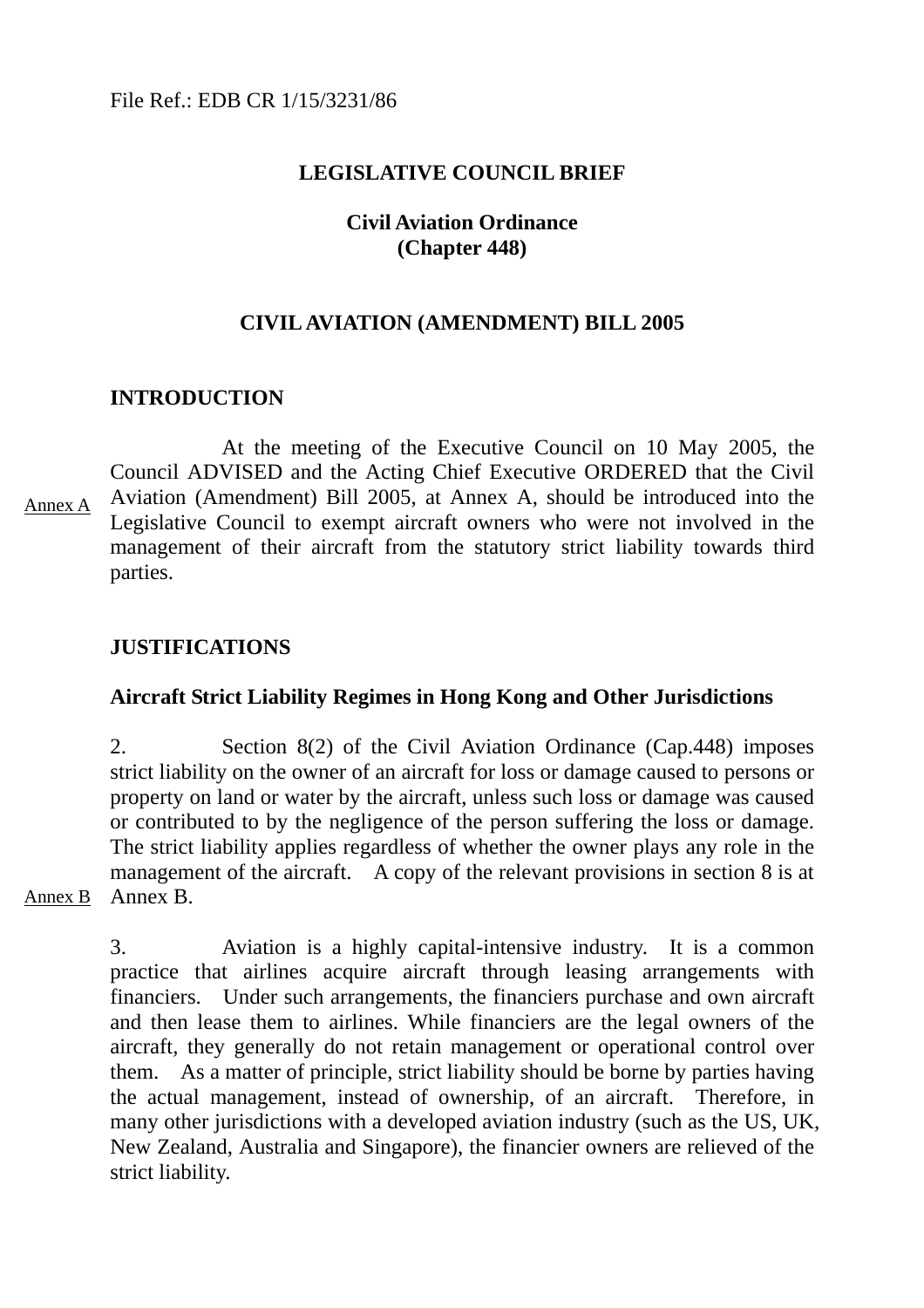# **Need for Changing Hong Kong's Aircraft Strict Liability Regime**

4. The existing provision governing an aircraft owner's strict liability, introduced to Hong Kong by a UK Order in 1969, is outdated and not consistent with the practice commonly adopted in other jurisdictions. It is undesirable for the following reasons -

- (a) it is unfair to hold owners strictly liable for aircraft operations which are not under their management;
- (b) although financiers may seek indemnity from airlines against any loss or costs they suffered, such indemnity does not offer sufficient protection against the strict liability under the law. The financiers would also need to undergo costly litigations to prove that the loss falls within the scope of such indemnity. This would entail higher lease rates or stricter restrictions in leasing arrangements for Hong Kong airlines. Hence, the existing legal framework does not present a very business-friendly environment for aircraft financing and leasing business;
- (c) the circumstances noted in (b) above has put Hong Kong airlines in a less favourable position in respect of financing/leasing aircraft, thus undermining the competitiveness of Hong Kong's aviation industry; and
- (d) there is a possibility, however remote, that in time of crisis, financiers may choose to prevent aircraft under their ownership from operating to Hong Kong to avoid the strict liability. Should that happen, it would have serious adverse effects on Hong Kong's air services and overall economy.

## **Proposed Amendment**

5. In view of the above, we propose amending the existing legislation to bring our strict liability regime in line with common practice overseas. Specifically, we propose to exempt an owner who has leased out an aircraft without crew (commonly known as "dry-lease" in the industry) and who does not have the management of the aircraft from the strict liability imposed by section 8(2) of the Ordinance. To qualify for the exemption, the owner has to fulfil the following criteria at the time of the incident causing the loss or damage -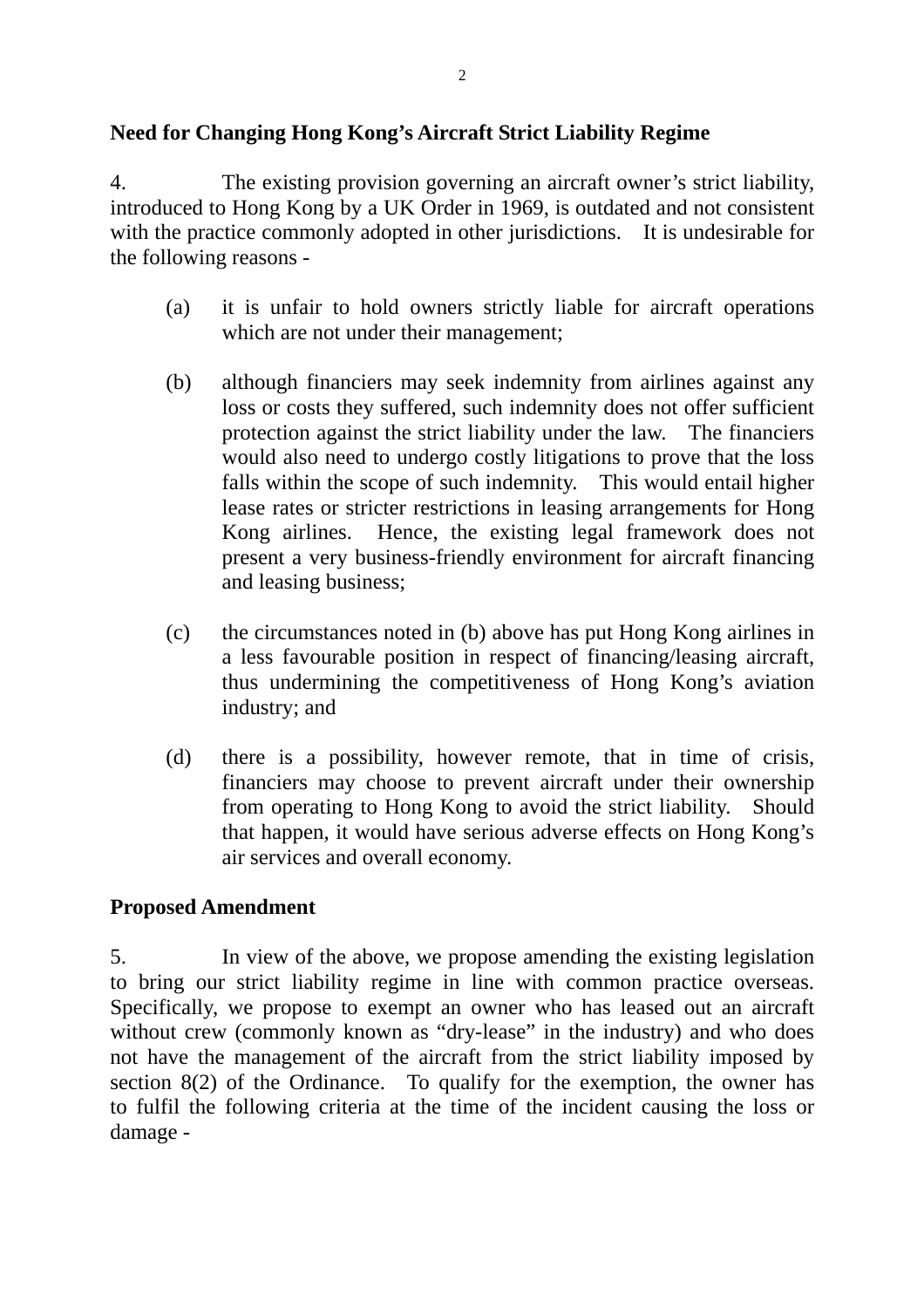- (a) the aircraft was bona fide demised, let or hired out for a period exceeding 14 days;
- (b) no member of the crew of the aircraft was in the employment of such owner; and
- (c) the owner did not have management of the aircraft.

6. The proposed amendment seeks to exempt only those owners who have leased out the aircraft and assume no management of the aircraft. Parties having the management of an aircraft, e.g. the operating airlines, would continue to be subject to the strict liability. The proposed 14-day qualifying period is consistent with the Civil Aviation (Births, Deaths and Missing Persons) Regulations (Cap. 173A), under which an aircraft owner is exempted from certain legal responsibilities when the aircraft concerned has been leased out for a period exceeding 14 days. The same qualifying period is also adopted in the relevant UK and Singapore legislation for exempting aircraft owners from strict liability.

## **THE BILL**

7. The Bill provides that the strict liability does not apply to an aircraft owner if, at the time the loss or damage was caused, the aircraft had been leased for a period exceeding 14 days, no member of the crew of the aircraft was in the employment of the owner, and the owner did not have the management of the aircraft. It further specifies that the amendment has no retrospective effect.

## **LEGISLATIVE TIMETABLE**

8. The Bill will be gazetted on 20 May 2005 and introduced into the Legislative Council for First Reading and commencement of Second Reading debate on1 June 2005.

## **IMPLICATIONS OF THE PROPOSAL**

9. The proposal is in conformity with the Basic Law, including the provisions concerning human rights. It will not affect the current binding effect of the Ordinance. It has no financial, civil service, productivity, environmental or sustainability implications.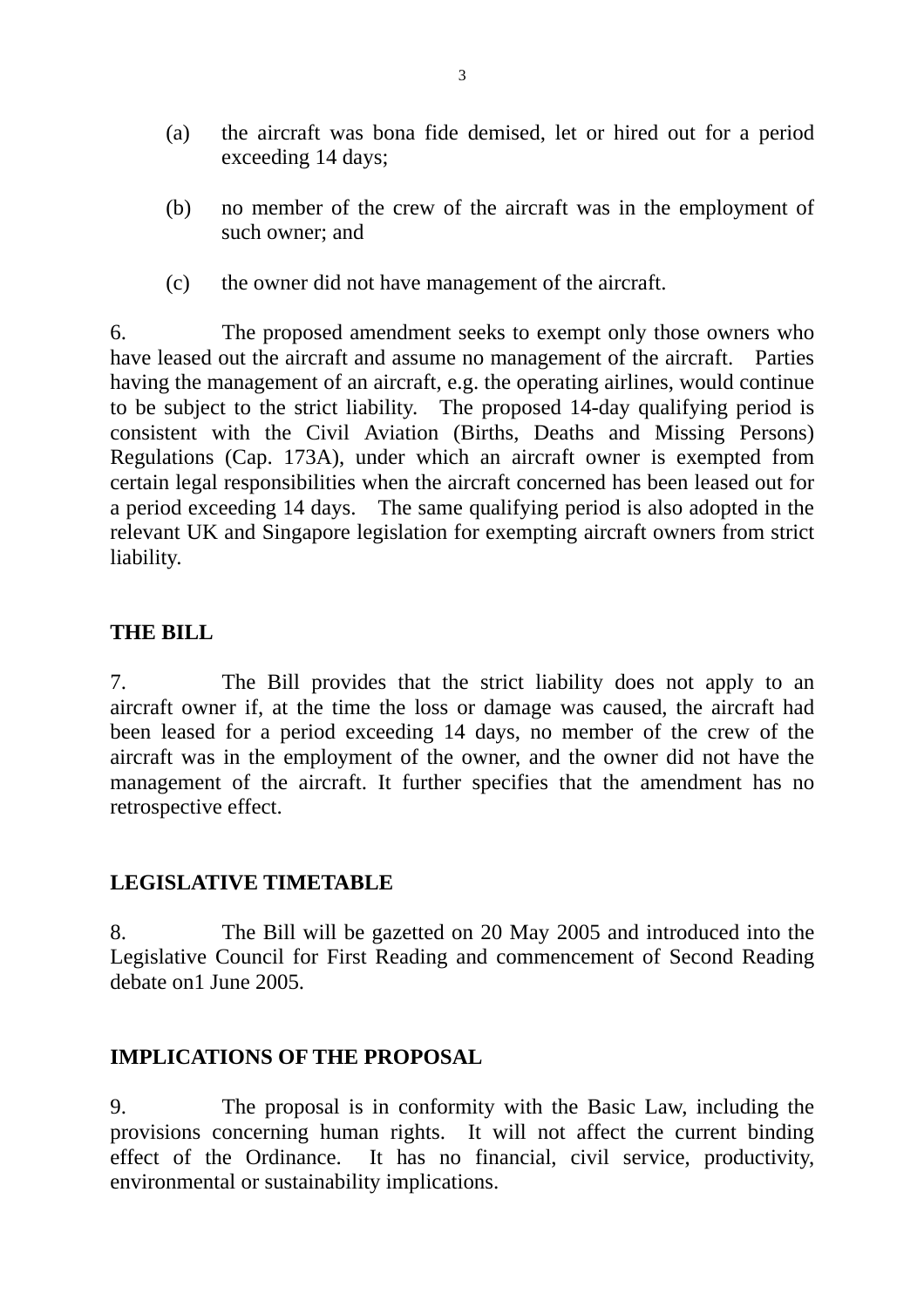#### **Economic Implications**

10. The proposal would improve the competitiveness of Hong Kong airlines, and thus Hong Kong's aviation industry, in respect of their plans for fleet upgrading or expanding. It would bring our regulatory framework in line with common practice overseas. It would also present a much more favourable environment for aircraft financing business in Hong Kong and eliminate the possible risk of disruption to our air services in time of crisis. This is conducive to enhancing Hong Kong's status as an international and regional aviation centre. The proposal is supported from the competition policy point of view.

## **PUBLIC CONSULTATION**

11. The Legislative Council Panel on Economic Services, the Aviation Advisory Board, the airline industry and the financial industry have been consulted. They all support the proposal.

# **PUBLICITY**

12. A press release will be issued on 18 May 2005. A spokesman will be available to respond to enquiries.

## **ENQUIRIES**

13. Any enquiries on this brief can be addressed to Mr Darryl Chan, Principal Assistant Secretary for Economic Development and Labour (Economic Development) at 2810 2687.

# **Economic Development and Labour Bureau 18 May 2005**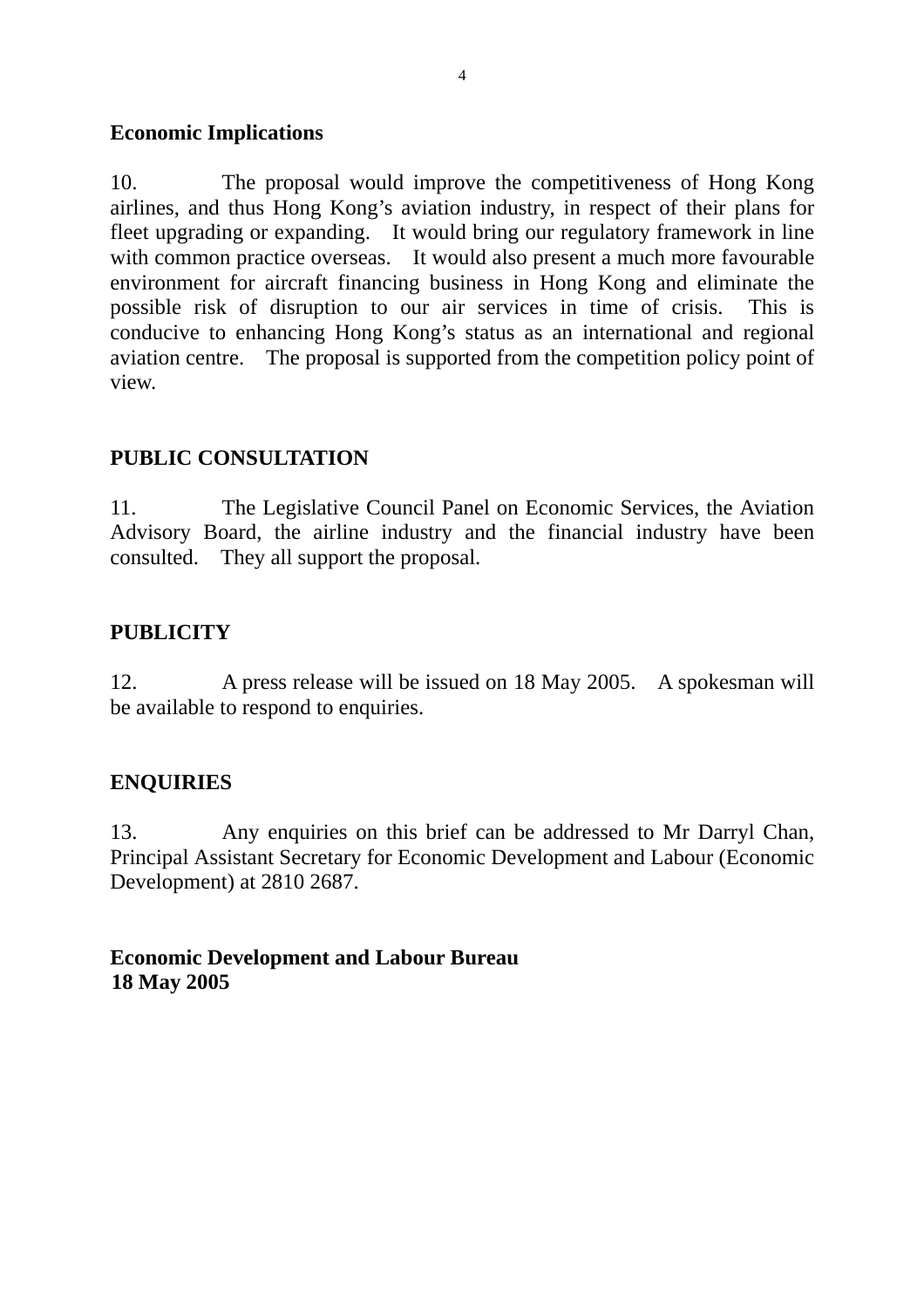#### A BILL

To

Amend the Civil Aviation Ordinance to exempt certain persons from the strict liability imposed by the Ordinance for loss or damage caused by an aircraft to any person or property on land or water.

Enacted by the Legislative Council.

#### **1. Short title**

 This Ordinance may be cited as the Civil Aviation (Amendment) Ordinance 2005.

**2. Liability in respect of trespass, nuisance or surface damage in certain circumstances** 

Section 8 of the Civil Aviation Ordinance (Cap. 448) is amended –

(a) in subsection (4) – (i) by repealing "In this section" and substituting "Subject to subsection (5), in this section"; (ii) by repealing "對飛機有管理權 " and substituting "管理飛機";

(b) by adding –

 "(5) A person is not the owner of an aircraft within the meaning of this section if,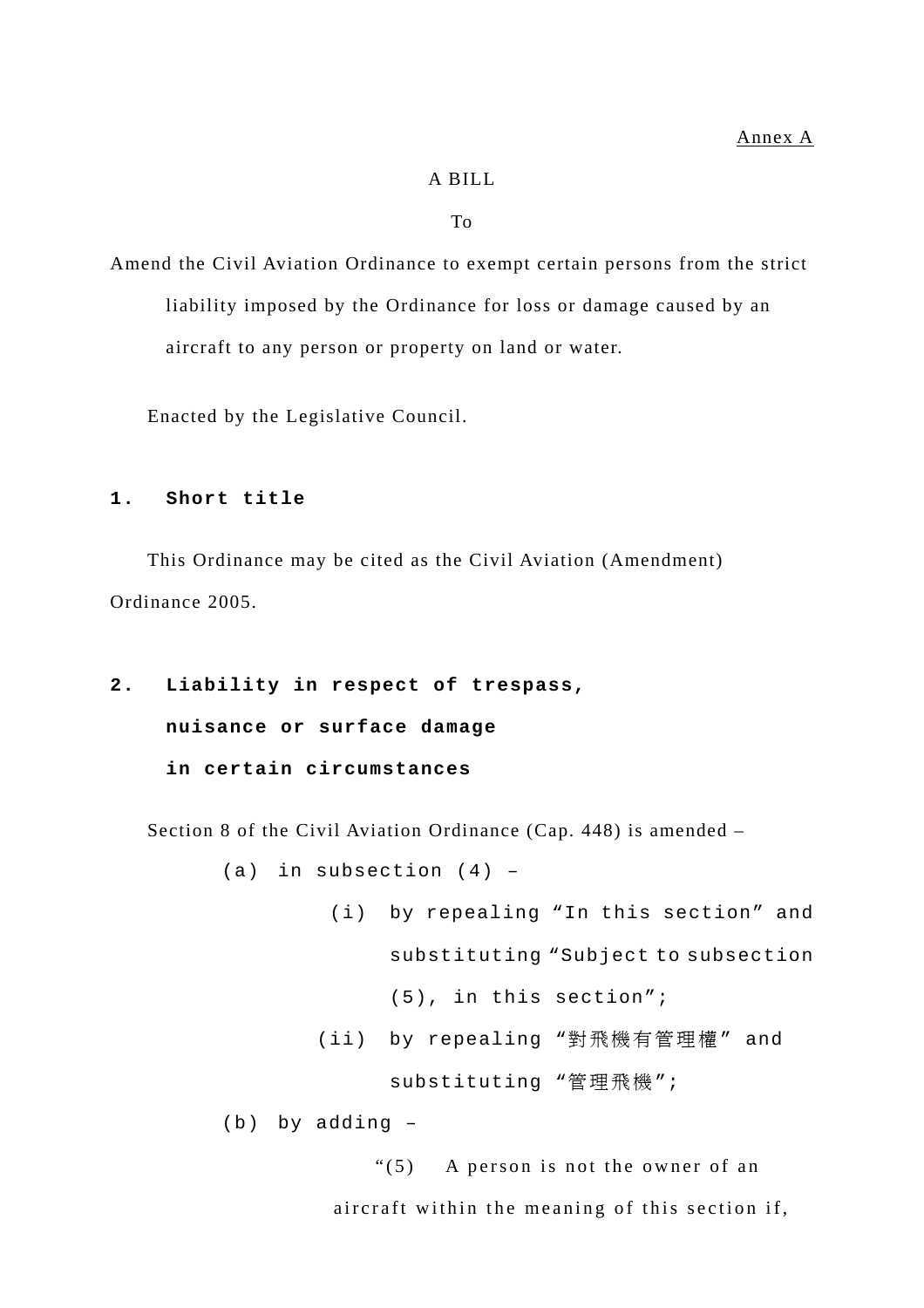at the time the material loss or damage mentioned in subsection (2) was caused –

- (a) the aircraft had been bona fide demised, let or hired out by such person to any other person under a lease or other arrangement for a term exceeding 14 days;
- (b) no member of the crew of the aircraft was in the employment of such person; and
- (c) such person did not have the management of the aircraft.".

#### **3. Savings**

 Where a material loss or damage mentioned in subsection (2) of section 8 of the Civil Aviation Ordinance (Cap. 448) was caused by an incident occurring before the commencement date of this Ordinance, that section as in force immediately before that date shall continue to apply in relation to the loss or damage as if this Ordinance had not been enacted.

#### **Explanatory Memorandum**

 The purpose of this Bill is to amend section 8 of the Civil Aviation Ordinance (Cap. 448) so that the owner of an aircraft who has hired out the aircraft without crew for a period exceeding 14 days and who does not have the management of the aircraft is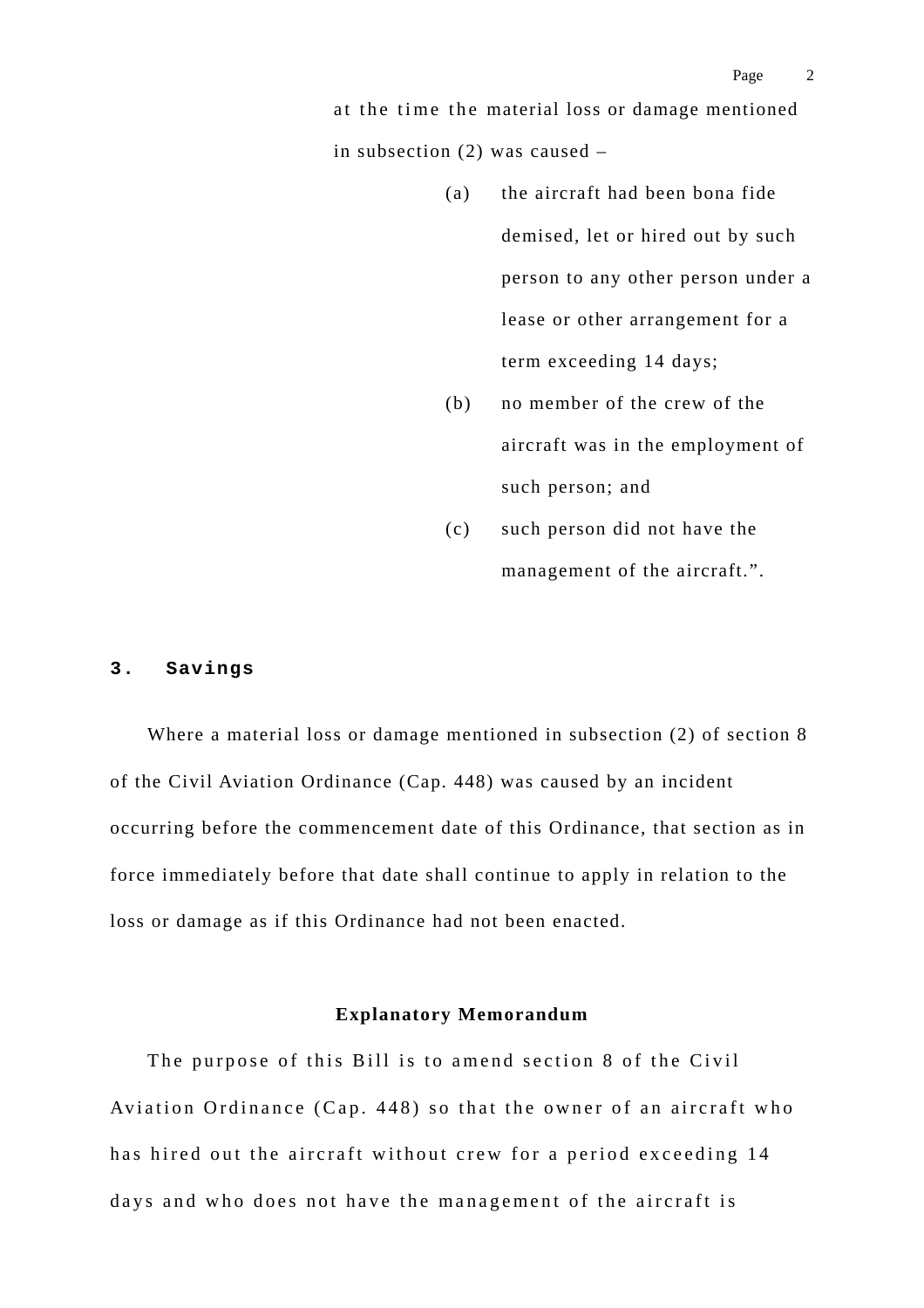exempted from strict liability for loss or damage to person or property on land or water caused by the aircraft. The amendment seeks to bring Hong Kong's aviation legislation in line with common practices overseas.